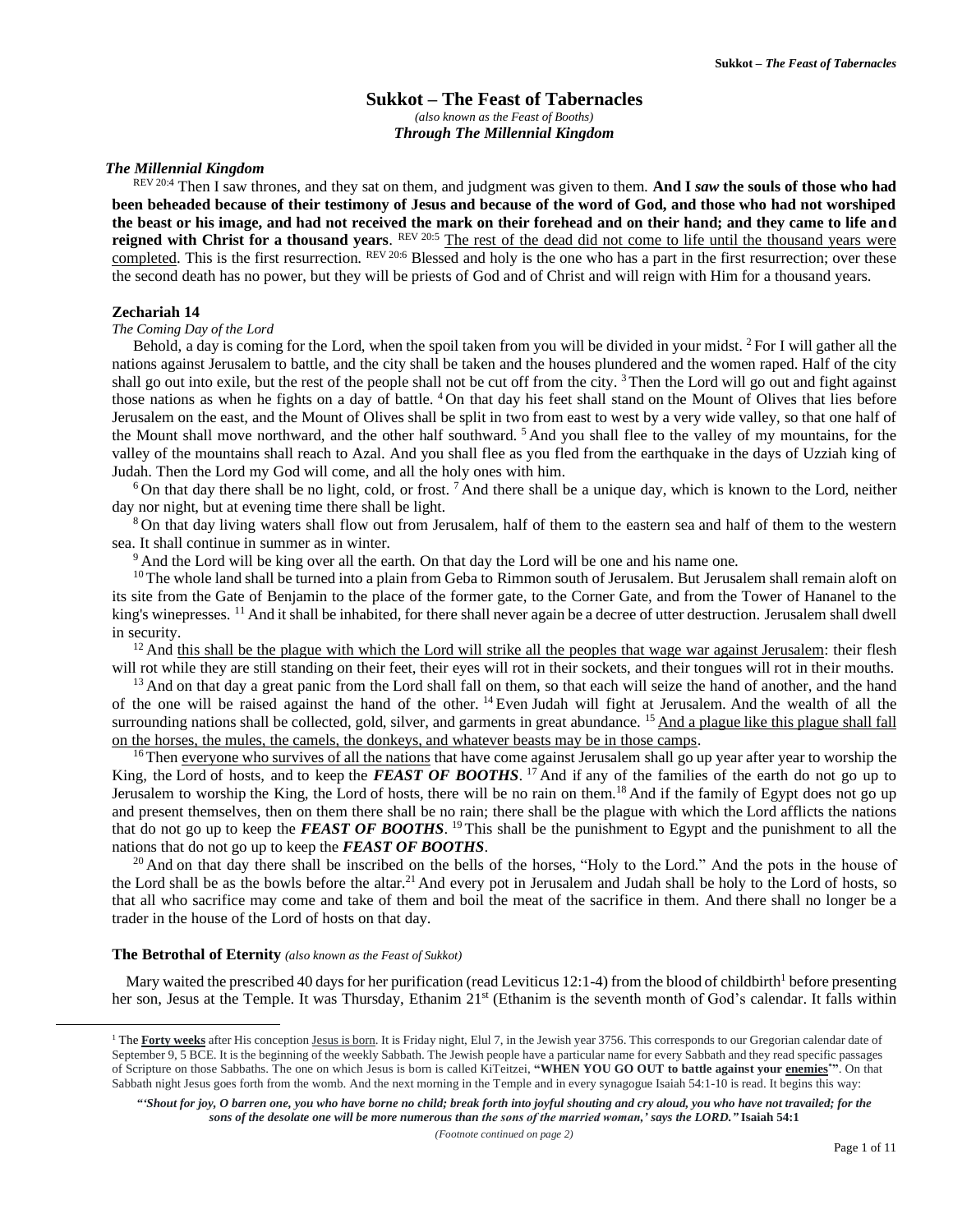our September/October time frame. The Jewish people currently call this month Tishri), of the Jewish year 3756 or our October 23, 5 BCE. The Jewish people call the day **Hossana Rabba** or *"The Great Day of Salvation"*. It is *the last day* of the **Feast of Tabernacles** (Sukkoth – tent, hut, tabernacle, or booth and indicates a temporary dwelling).

**The Feast of Tabernacles** (from the 15<sup>th</sup> day of Tishri to the 22<sup>nd</sup> day of Tishri of the Biblical Calendar) to is the most joyous feast of the year for Israel and it has **four major themes** associated with it. Let's see how these four themes are linked to Jesus' first appearance at the Temple.

*The first theme* is the **ingathering of various tree branches**. Jesus, *"the Branch"* spoken of by Isaiah the prophet **(Isaiah 11:1-10)** concerning the messiah is brought into Jerusalem during the feast. It was written of Him: *"Then a shoot will spring from the stem of Jesse, and a branch from his roots will bear fruit."*

Jesse was King David's father. Therefore the messiah had to be a descendent of King David, which Jesus was according to the genealogies. The shoot or branch in the prophecy can also be rendered from the root Hebrew word Nazir meaning "unpruned vine" from whence we get the word Nazarene. This is why the Bible references Jesus as the Nazarene or Jesus from Nazareth.

**Forty weeks** – is the period of human gestation.

#### *Timeline of John the Baptist and Jesus' Conceptions and Births (6-months apart):*

**Pentecost** – June/Feast of Weeks/Pentecost *(Conception of John the Baptist)* **Luke 1:1-23**

**Luke 1:5-8 –** *Birth of John the Baptist Foretold*

**5** In the days of Herod, king of Judea, there was **a priest named Zechariah**, of the division of Abijah. And **he had a wife** from the daughters of Aaron, and **her name was Elizabeth**. **<sup>6</sup>** And they were both righteous before God, walking blamelessly in all the commandments and statutes of the Lord. **<sup>7</sup>** But they had no child, because *Elizabeth was barren*, and *both were advanced in years*.

**<sup>8</sup>** Now **while he was serving as priest before God when his division was on duty\*** , **<sup>9</sup>** according to the custom of the priesthood, he was chosen by lot to enter the temple of the Lord and burn incense.

\* Zacharias was of the division of Abijah. A thousand years earlier, King David had reorganized the priests by families and had created 24 "courses" of priests to minister for a week at a time in the temple *(David's reorganization program is recorded in 1 Chron. 24:3, 4)*. Each "course" or "division" ministered twice during the year, accounting for 48 weeks. The other four weeks in the year were at the time of the feasts when they all served as needed in the temple . . . The eighth in the list was Abijah (**1 Chron. 24:10**) . . . Hence, **the eighth division of priests arrived early on the day of Pentecost Sunday, seven weeks later, to minister in the temple** . . . Luke does not tell us which day of the week he was the one honored to burn incense in the temple, but it is likely that he did so on that first morning, Pentecost Sunday. It was the year 3 B.C., for John would be born around the following Passover. *(https://godskingdom.org/studies/books/dr-luke-healing-the-breaches-book-1/chapter-2-zacharias)*

**Sixth Month of Elizabeth's Pregnancy** – December/The Feast of Hanukkah *(Conception of Jesus)* **Luke 1:26-45**

**Ninth Month of Elizabeth's Pregnancy, she Gives Birth** – March/Passover *(Birth of John the Baptist)* **Luke 1:57-80**

**Ninth Month of Mary's Pregnancy, she Gives Birth** *(6-months after John the Baptist's Birth)* – September/the season of *"When the King is in the Field"* and near the time of the Feast of Trumpets *(Birth of Jesus)\** **Luke 2:1-38**

**\* Elul 7/September 9th 5BC, the Sabbath Reading of** *"WHEN YOU GO OUT to battle against your enemies,"* **Deuteronomy 21:10- 25:19; 23-days later was the beginning of the "Feast of Blowing/Trumpets" (Tishri 1/October 2nd 5BC), when all Israeli King's births began their counting and when all Israeli King's coronation were commenced; and 44-days later was the 8th Day of the "Feast of Tabernacles", also known as "Hossana Rabba/The Great Day of Salvation", fulfilling Mary's 40-days of Purification (Leviticus 12:1- 4 & Luke 2:22), the future fulfillment of our Entering into Eternity with God, and the fulfillment of the consolation of Israel, prophesied to Simeon (Luke 2:22-35).**

#### **Luke 2:22-35** *– Jesus Presented at the Temple*

 $^{422}$  And when the time came for their purification according to the Law of Moses, they brought him up to Jerusalem to present him to the Lord . . . <sup>25</sup> Now there was a man in Jerusalem, whose name was Simeon, and this man was righteous and devout, waiting for the consolation of Israel, and the Holy Spirit was upon him. <sup>26</sup> And it had been revealed to him by the Holy Spirit that he would not see death before he had seen the Lord's **Christ**. <sup>27</sup> And he came in the Spirit into the temple, and when the parents brought in the child **Jesus**, to do for him according to the custom of the Law, <sup>28</sup> he took him up in his arms and blessed God and said, <sup>29</sup> "Lord, now you are letting your servant depart in peace, according to your word; <sup>30</sup> for my eyes have seen your salvation <sup>31</sup> that you have prepared in the presence of all peoples,  $32$  a light for revelation to the Gentiles, and for glory to your people Israel."  $33$  And his father and his mother marveled at what was said about him. <sup>34</sup> And Simeon blessed them and said to Mary his mother, "Behold, this child is appointed for the fall and rising of many in Israel, and for a sign that is opposed <sup>35</sup> (and a sword will pierce through your own soul also), so that thoughts from many hearts may be revealed."

**consolation** – paraklés (3874) Messianic salvation.

**Christ** – Christos (5547) the Messiah – the Salvation of Israel.

**Jesus** – Iésous (2424) "I am Salvation" – the Son of God, the Saviour of mankind, Joshua, the name of the Messiah – Yahweh (tetragram name): *"Behold the man with raised nail pierced hands"*.

**enemies –** 1 John 3:7-9 7 Little children, let no one deceive you. Whoever practices righteousness is righteous, as he is righteous. 8 Whoever makes a practice of sinning is of the devil, for the devil has been sinning from the beginning. The reason the Son of God appeared was to destroy the works of the devil. 9 No one born of God makes a practice of sinning, for God's seed abides in him; and he cannot keep on sinning, because he has been born of God.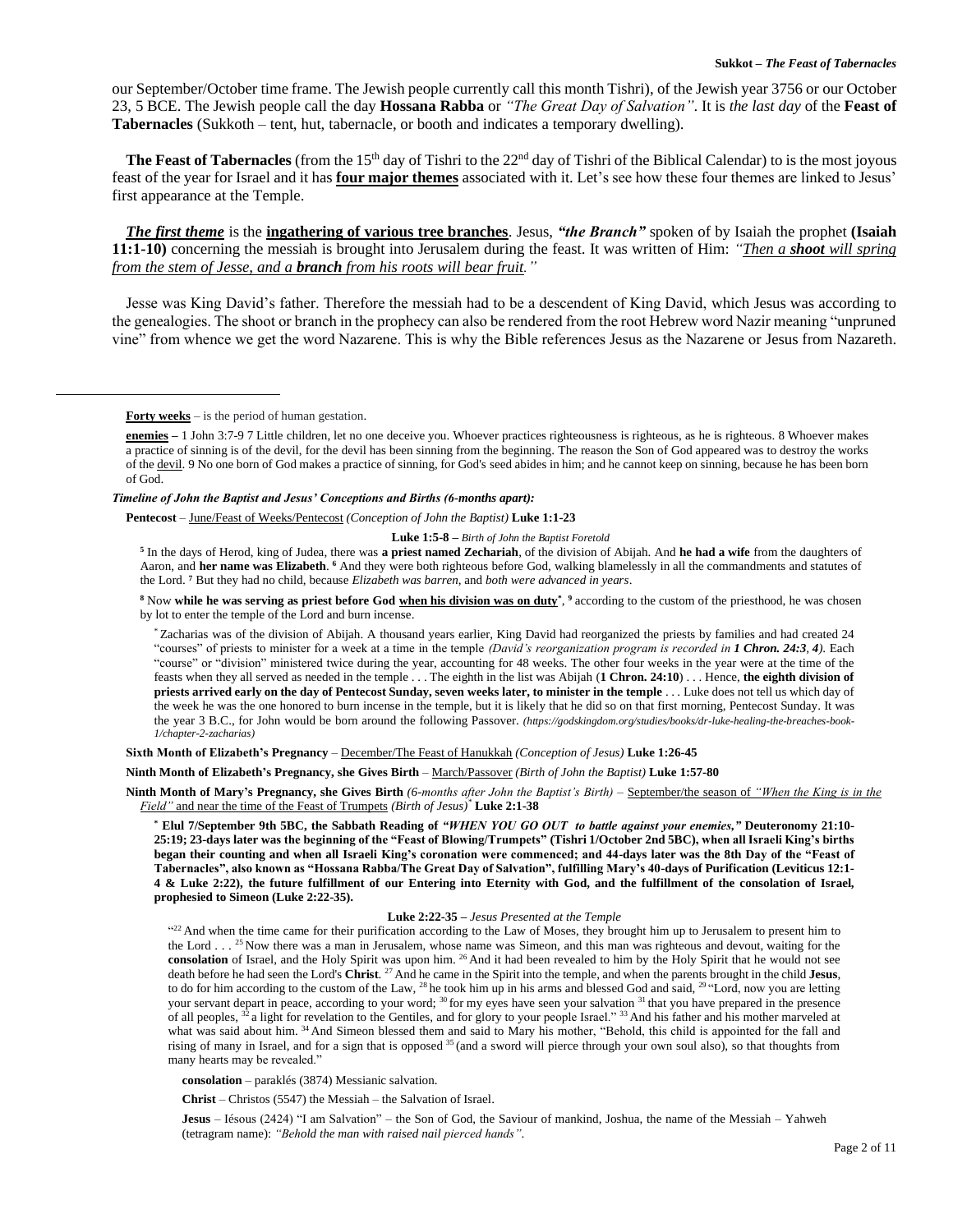*The second theme* of the feast is **God comes to tabernacle or dwell with His people.** For the *(next couple of weeks/past week)*, all the Jewish people *(will be living/had been living)* in temporary dwellings or booths made out of tree branches. It was meant to remind them of the Exodus, when God's presence was manifest among His people, leading and protecting them day and night. Jesus arrives among the people as **Immanuel … "God With Us"** to fulfill the prophecy of Isaiah 7:14. *"Therefore*  the Lord Himself will give you a sign: Behold, a virgin will be with child and bear a son, and she will call His name *Immanuel*.

*The third theme* of the feast is **the salvation of God's people.** The angel commanded Joseph to name the child, Jesus because He would save His people from their sins. In Hebrew, Jesus' name is Yashua or Joshua, which means, "**I AM salvation**". *God told Moses to tell the Israelites that* **"I AM"** (Exodus 3:14) had sent him to deliver them from the Egyptians. In today's world we just hear a person's formal name and it has no particular meaning to us. But in Jesus' day peoples name were actual statements. So every time Jesus introduced Himself, the people heard the statement, "**I AM salvation**".

*The fourth theme* of the feast is **great joy**. While the people were rejoicing in God outside the Temple, Jesus was presented before God, in the Temple, as was the custom. At that time old Simeon and Anna were filled with the **joy of the Holy Spirit** and began prophesying because they had seen the consolation of Israel.

*Michael Gibson, Key2Changes.com*

# **Contextual Message Tying the Final Feasts together:**

Since **Jesus used the model of the ancient Jewish marriage ceremony to refer to His future second coming**, to recognize exactly what He was talking about, it's helpful to understand the nature of marriage during His earthly ministry in Israel.

There are three distinct parts to the ancient Jewish wedding:

- **shiddukhin** (mutual commitment),
- **erusin** (engagement), and
- **nissuin** (marriage).

# **Shiddukhin: A Time of Mutual Commitment**

*"The Lord God said, 'It is not good for the man to be alone. I will make a helper suitable for him.'"* Genesis 2:18

# *The Time of Mutual Commitment* **refers to the preliminary arrangements prior to the legal betrothal.**

Signing the ketubah (marriage contract): in ancient times, the ketubah protected the rights of the wife by specifying the groom's responsibilities in caring for her, and the amount of support that would be due her in the event of a divorce.

In ancient times, the father of the groom often selected a bride (**kallah**) for his son, as did Abraham for his son Isaac *(Genesis 24:1-4)*.

Marriage was looked upon as more of an alliance for reasons of survival or practicality, and the concept of romantic love remained a secondary issue, if considered at all. Romantic love grew over time.

Of course, the consent of the bride-to-be is an important consideration. Rebecca, for example, was asked if she agreed to go back with Abraham's servant to marry Abraham's son, Isaac. She went willingly *(Genesis 24:57–59)*.

Likewise, we cannot be forced into a relationship with the Son, Jesus.

In the same way that Rebecca was asked if she would go with Abraham's servant, **the Holy Spirit asks us if we are willing to follow Him to be joined in a covenant of love with Jesus.**

Traditionally, in preparation for the betrothal ceremony, the bride (**kallah**) and groom (**chatan**) **are separately immersed in water in a ritual called the mikvah, which is symbolic of spiritual cleansing.**

In Matthew 3:13–17, we read that Jesus has already been immersed (baptized) by John in the waters of mikvah at the Jordan River.

# **As the Bride-to-be, we are also asked to be immersed.**

*"Whoever believes and is baptized [ritually immersed] will be saved,*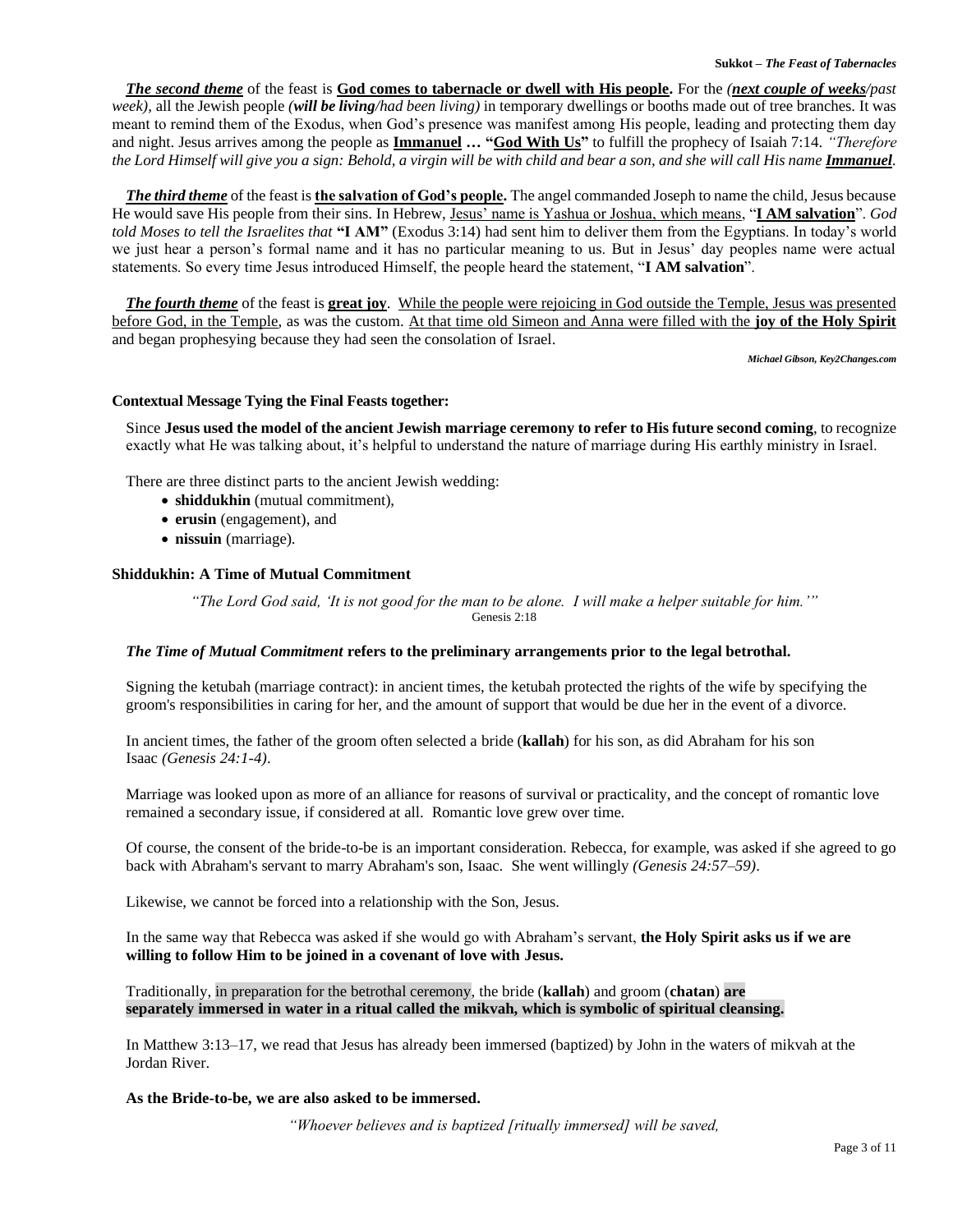# *but whoever does not believe will be condemned."* Mark 16:16

### **Erusin: The Betrothal**

*"He who finds a wife finds what is good and receives favor from the Lord."* Proverbs 18:22

After the immersion, the couple entered the **huppah** (marriage canopy), symbolic of a new household being planned, to establish a binding contract.

Here, the groom would give the bride **money or a valuable object such as a ring**, and **a cup of wine** was customarily shared to seal their covenant vows.

**In this public ceremony under the huppah, the couple entered into the betrothal period, which typically lasted for about a year.** Although they were considered married, they did not live together or engage in sexual relations.

To annul this contract, **the couple would need a religious divorce** (**get**), which had to be initiated by the husband.

Matthew 1:18–25 provides an excellent example of this.

During the *betrothal* of Joseph and Mary, Joseph discovered that Mary was pregnant, and he considered divorcing her, **although he had not yet brought her home as his wife.**

*". . . he had in mind to divorce her quietly. But after he had considered this, an angel of the Lord appeared to him in a dream and said, 'Joseph son of David, do not be afraid to take Mary home as your wife, because what is conceived in her is from the Holy Spirit.'"* Matthew 1:19–20

**During the** *betrothal* **period, the groom was to prepare a place for his bride**, while the bride focused on her personal preparations – wedding garments, lamps, etc.

Although the bride knew to expect her groom after about a year, she did not know the exact day or hour. He could come earlier, and it was **the father of the groom who gave final approval for him to return** to collect his bride.

For that reason, the bride kept her oil lamps ready at all times, just in case the groom came in the night, **sounding the shofar** (ram's horn) to lead the bridal procession to the home he had prepared for her.

In the Parable of the Ten Virgins *(Matthew 25:1–13)*, **Jesus likened the Kingdom of Heaven to this special period of**  *betrothal*, when the groom comes for his bride:

*"At midnight the cry rang out: 'Here's the bridegroom! Come out to meet him!' Then all the virgins woke up and trimmed their lamps."* Matthew 25:6– 7

**So too today, in the season of Jesus' end-time return, we should be careful to remain alert and prepared for His coming**, since Jesus was speaking to His disciples prophetically about the condition of the Church in the last days.

*"Not everyone who says to Me, 'Lord, Lord,' will enter the kingdom of heaven, but only he who does the will of my Father who is in heaven."* Matthew 7:21

In Jewish weddings today, **there are two cups of wine during the wedding ceremony**. After the rabbi recites the betrothal blessings accompanying the **first cup**, the couple drinks from it. Since wine is associated with **Kiddish** (which means holiness, is the prayer over wine (or grape juice) that **sanctifies Shabbat and holidays**), **the prayer of sanctification recited on Shabbat, and since marriage is the sanctification of the bride and groom to each other**, marriage is also called **kiddushin** (betrothal, but actually renders the bride and groom full-fledged husband and wife).

**Note:** the **First** and **Seventh** day of the **Feast of Tabernacles** are **Sabbath days**, our **Betrothal** and **Marriage ceremony** with our Bridegroom, our Messiah, Jesus.

#### **Nissuin: The Marriage**

*(at the end of the Millennial Reign of Christ on Earth, at the arrival of a New Heaven and a New Earth, our Eternal Home with our Bridegroom.)*

*"And if I go and prepare a place for you, I will come back and take you to be with me that you also may be where I am."* John 14:3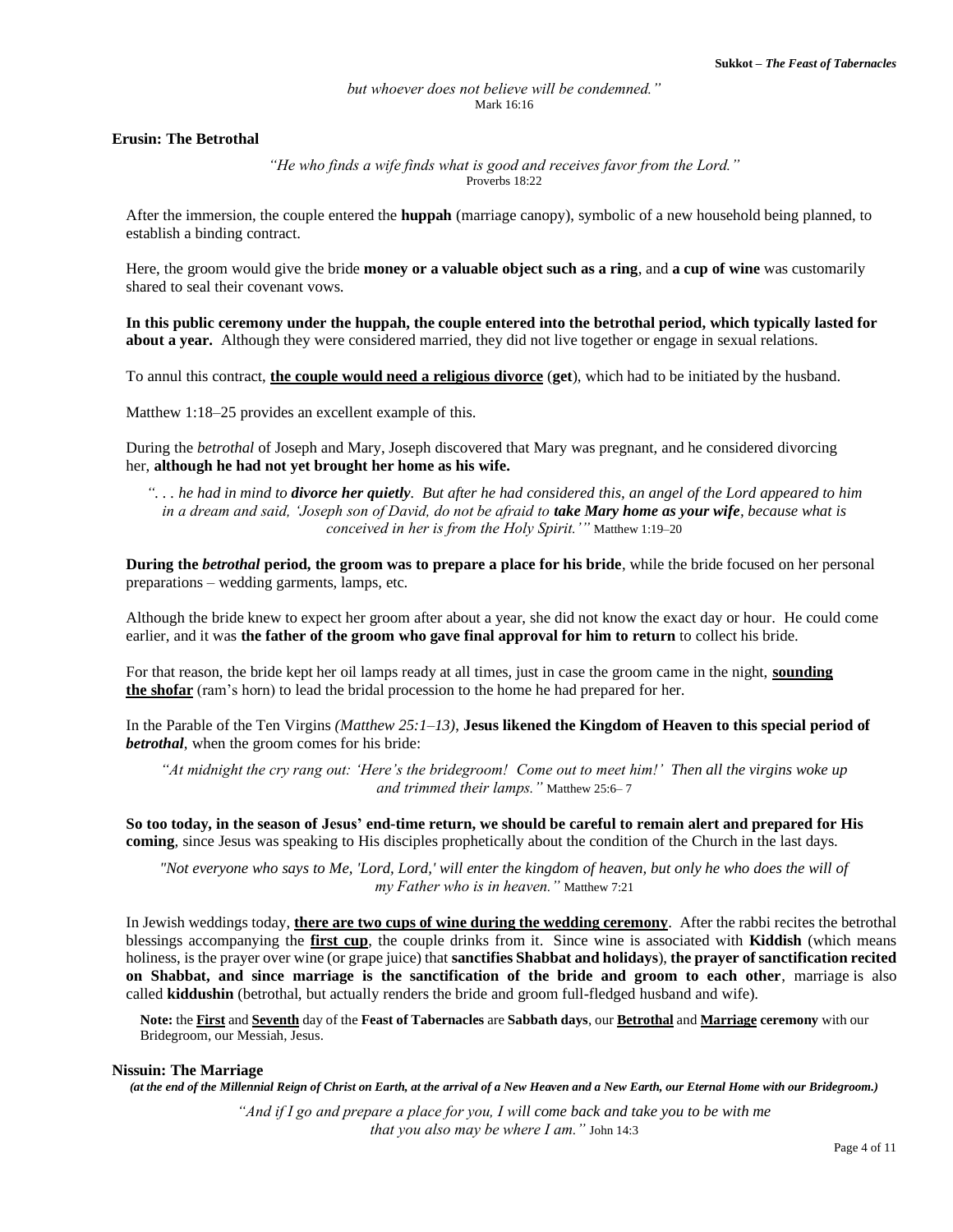The final step in the Jewish wedding tradition is called **nissuin** (to take), a word that comes from **naso**, which means to lift up.

### **At this time, the groom, with much noise, fanfare and romance, carried the bride home.**

Once again, the bride and groom would enter the huppah, recite a blessing over the wine (a symbol of joy), and finalize their vows.

# Now, finally, **they would consummate their marriage and live together as husband and wife, fully partaking of all the duties and privileges of the covenant of marriage.**

It is traditional in some Jewish communities for the bride to circle the groom seven times and then stand to the groom's right side under the huppah. Since the number seven biblically symbolizes completion and perfection, this represents the wholeness and completeness that they cannot attain separately.

### **Likewise, the Messiah, as the Bridegroom, has gone to prepare a place for us.**

The day of the return of the Messiah for His Bride is soon approaching.

The Bride (Believers in *Jesus*) should be living consecrated lives, **keeping themselves pure and holy in preparation for the** *Marriage* **and the Wedding Feast of the Lamb**, when the Groom comes with the blast of the shofar *(1 Thessalonians 4:16)* to bring His Bride home.

*MessianicBible.com*

#### **Sukkot – The Feast of Tabernacles** *(also known as the Feast of Booths) Through The Millennial Kingdom (continued)*

# **Introduction**

Immediately after the somber mood of repentance and judgment that accompanies the High Holy Days<sup>2</sup> there is a transition to a holiday of rejoicing and celebration. Jews begin to build their individual sukkot (booths - tents - tabernacles - huts) in which they will live for a week in the **presence** of the Lord. This feast is the greatest one of the year and the only one to be celebrated by all the nations during the millennial reign of Christ on earth (Zechariah 14:16). The three major themes of the festival period are:

- 1. Living in a temporary dwelling (sukkah).
- 2. Ingathering of the **final** harvest . . . symbolized by the gathering of the four species.
- 3. Rejoicing in the presence of God.

This seven day feast (appointed time) occurs in autumn during the seventh month of the sacred year. The Bible refers to this month as "Ethanim" meaning "permanent" but today's Jewish people call it Tishrei. The month falls during our September to early October time frame. Sukkot (The Feast of Tabernacles) begins five days after Yom Kippur (The Day of Atonement) on the 15th of Ethanim.

# **Scriptural Injunction**

*"Speak to the sons of Israel, saying, 'On the fifteenth of this seventh month is the Feast (appointed time) of Booths for seven days to the LORD.'On the first day is a holy convocation; you shall do no laborious work of any kind. For seven days you shall present an offering by fire to the LORD. On the eighth day you shall have a holy convocation and present an offering by fire to the LORD; it is an assembly. You shall do no laborious work. These are the appointed times of the LORD which you shall proclaim as holy convocations, to present offerings by fire to the LORD--burnt offerings and grain offerings, sacrifices and drink offerings, each day's matter on its own day--besides those of the sabbaths of the LORD, and besides your gifts and besides all your votive and freewill offerings, which you give to the LORD. On exactly the fifteenth day of the seventh month, when you have gathered in the crops of the land, you shall celebrate the feast (appointed time) of the LORD for seven days, with a rest on the first day and a rest on the eighth day. Now on the first day you shall take for* 

<sup>&</sup>lt;sup>2</sup> The High Holy Days are the ten-day period of repentance and judgment that commences with Yom Teruah (Day of Warning/Trumpets), followed by the Yamim Noraim (Days of Awe) and ending with Yom Kippur (Day of Atonement). The High Holy Days begin on the new moon of the seventh month and end on the tenth day of the month. The seventh month is called "Ethanim" which means "permanent."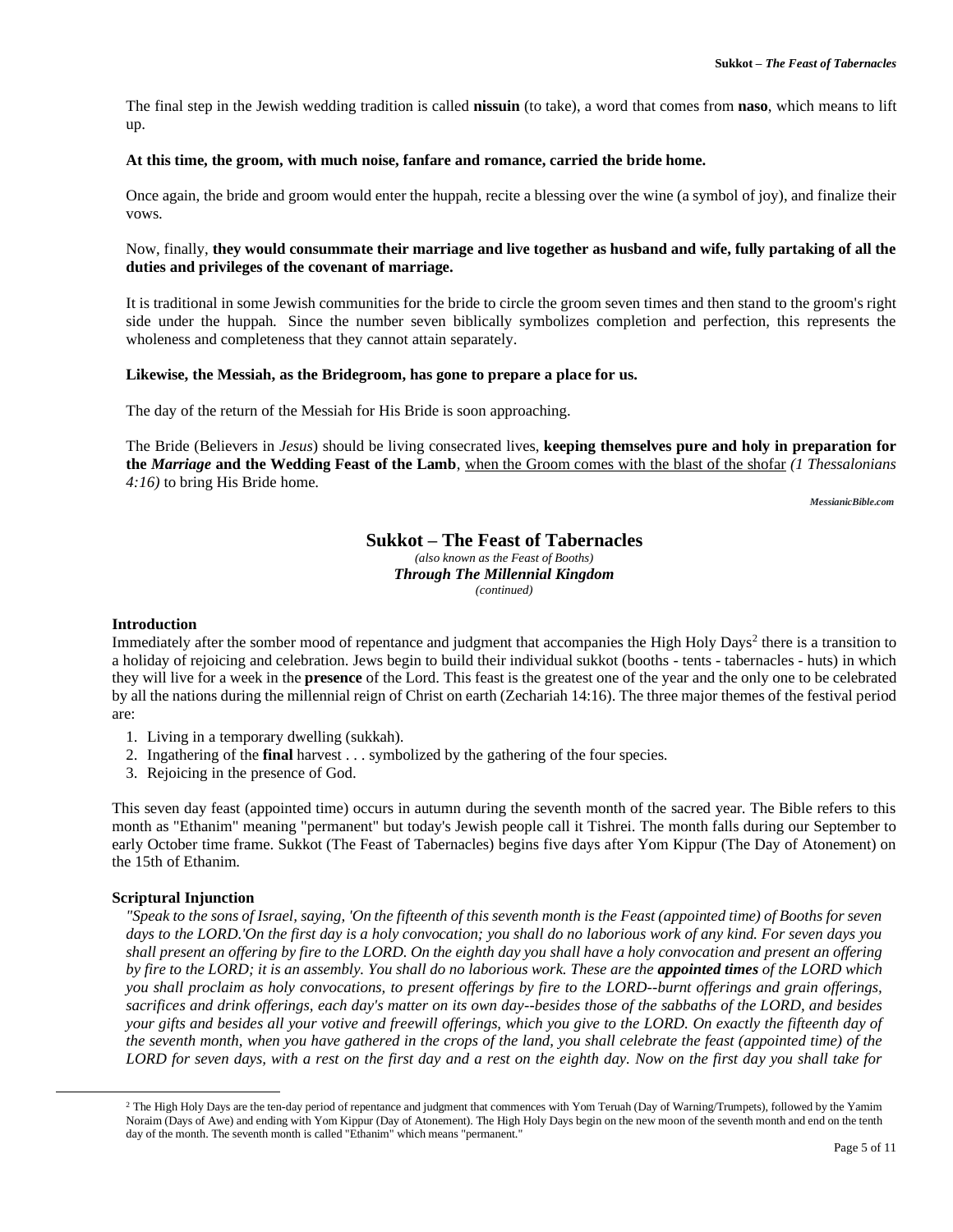*yourselves the foliage of beautiful trees,<sup>3</sup> palm branches and boughs of leafy (myrtle) trees and willows of the brook, and you shall rejoice before the LORD your God for seven days. You shall thus celebrate it as a feast (appointed time) to the LORD for seven days in the year. It shall be a perpetual statute throughout your generations; you shall celebrate it in the seventh month. You shall live in booths for seven days; all the native-born in Israel shall live in booths, so that your generations may know that I had the sons of Israel live in booths when I brought them out from the land of Egypt. I am the LORD your God.'" So Moses declared to the sons of Israel the appointed times of the LORD. (Leviticus 23:34-44)*

# **More Facts about The Feast Of Tabernacles**

The origin of Sukkot is agricultural as it relates to the final harvest of the year and is referred to as the Festival of Ingathering in Exodus 23:16 and 34:22. The gathering of the **four species serves as a representation of the final harvest and carries with it spiritual significance**. King Solomon dedicated the temple in Jerusalem on Sukkot (1st Kings 8 and 2nd Chronicles 5:1-7:10). And Sukkot was the first sacred occasion observed after the resumption of sacrifices in Jerusalem following the Babylonian captivity (Ezra 3:2-4).

# **Some Requirements**

The emphasis of the feast must be complete joy:

*"You shall celebrate the Feast of Booths seven days after you have gathered in from your threshing floor and your wine vat; and you shall rejoice in your feast, you and your son and your daughter and your male and female servants and the Levite and the stranger and the orphan and the widow who are in your towns. Seven days you shall celebrate a feast to the LORD your God in the place which the LORD chooses, because the LORD your God will bless you in all your produce*  and in all the work of your hands, so that you will be altogether joyful. Deuteronomy 16:13-15

The sages teach that there is no requirement to rejoice during the festival of Unleavened Bread (Passover – death, burial and resurrection of Jesus) and that the requirement to rejoice at the festival of the Harvest (Weeks/Pentecost – the giving of the Holy Spirit) is given only once. Yet the requirement to rejoice at the festival of Ingathering (Tabernacles – when we dwell with God) is given many times.

Moses instructed the children of Israel to gather for a reading of the Law (Torah) during Sukkot every **seven** years, in the year following the Shmita (Sabbatical) year (Deuteronomy 31:10-13). **Seventy** additional bulls and **twice** the number of lambs are sacrificed as burnt offerings during the feast. These offerings represent the seventy nations and the two groups of God's people. The first and eighth days of the feast are Sabbath (rest) days.

# **The Sukkah (Tabernacle)**

The sukkah (tabernacle) is a reminder of the fragile dwellings the Israelites lived in during their forty-year sojourn in the wilderness after being delivered by God from Egypt. Throughout the feast, meals are eaten inside the sukkah and men sleep there as well. Every day during the feast, members of the household recite a blessing over the lulav (the four species).

# **Lessons For Christians Concerning the Tabernacle** *(Sukkah)*

# **Lesson 1 – We Are All Sojourners:**

From the days of our father Abraham, we have been strangers and pilgrims in the earth. God seems to desire it that way.

It has also spelled disaster when God's people grew too comfortable. This was undoubtedly one of the reasons God issued the command for the Israelites to dwell in booths for one week each year, and why the custom is to be continued as a "statute forever."

As sojourners we must all learn to hold things loosely. This is especially difficult in our materialistic age. We are constantly held by the tyranny of "things." Things control and manipulate us; they become gods, or idols, over us. As the people of Israel were about to enter the Promised Land, God impressed upon them the message of Tabernacles, lest they be drawn away by the very affluence of the Promised Land. The message is still a good one today.

Christians also must learn that this life is only temporary. We, too, are on a pilgrimage to the Promised Land in eternity. We need to seek God's kingdom, not earthly comfort. As we seek first the Kingdom of God, the Lord provides for our material needs.

Finally, sojourning is a great equalizer. When the Israelites were wanderers in the desert they all lived in tents - rich and poor alike. The book of Deuteronomy speaks of all the people going to their *tents*. After the children of Israel entered the Promised

<sup>&</sup>lt;sup>3</sup> The passage should be read as follows, "the product (fruit) of hadar trees" in other words an "etrog" or "yellow citron".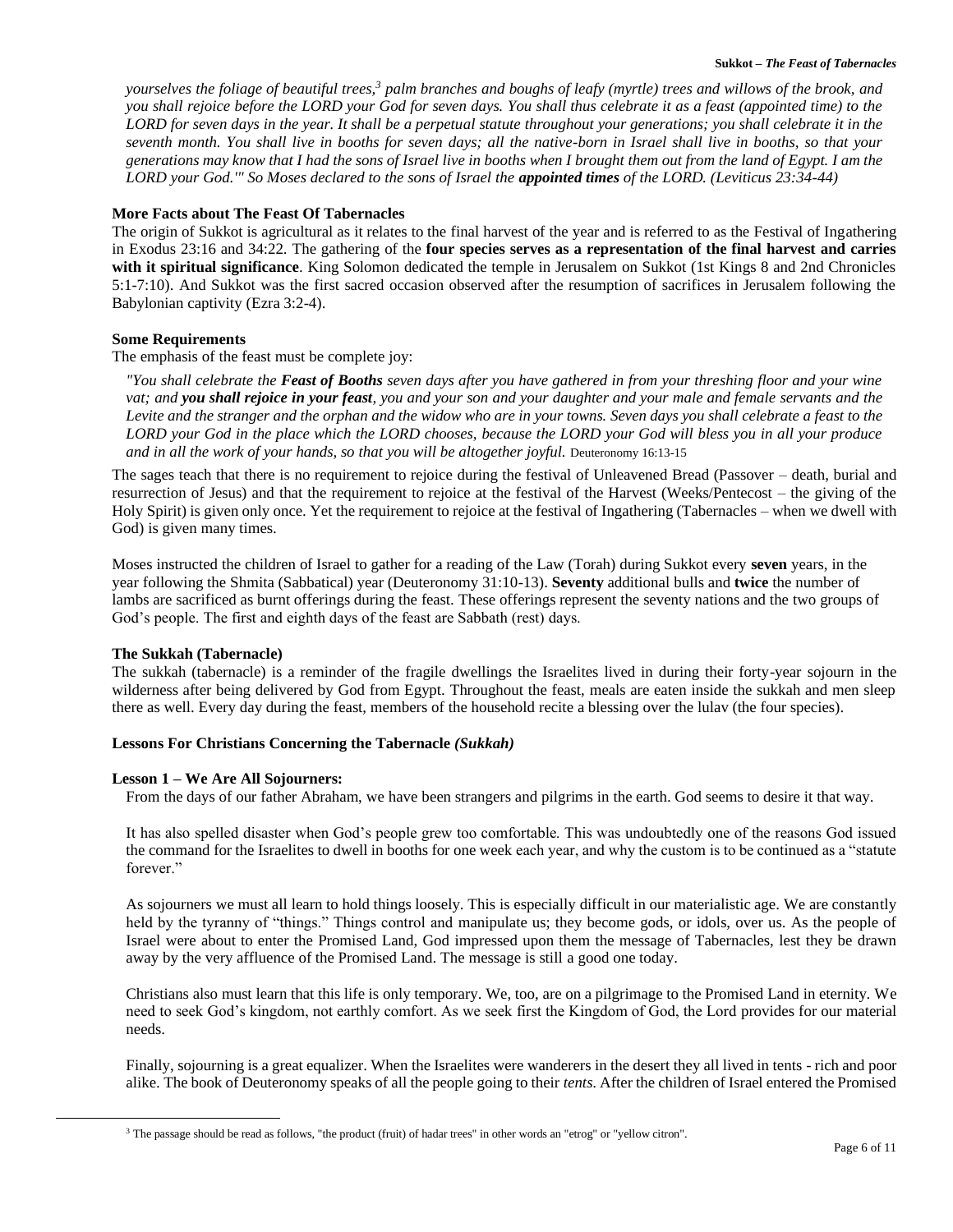Land, the book of Judges mentions *tents and houses*. By the time of the book of Kings, the author speaks of *tents, houses and palaces*. During Tabernacles, all men are equal before God and one another. Each one sits in his flimsy sukkah and considers God, not his own special status.

### **Lesson 2 – Our Faith Requires Flexibility:**

We must be able to move when God moves. Christian history is filled with those who had vested interests that prevented them from moving when God moved. The tabernacle is a flimsy structure. It is almost a tent and can be put up or taken down in a few minutes. It is sensitive to the wind of the Holy Spirit. It is open to the heavens; it is indefensible and cannot be closed off.

Throughout the Bible, it seems that the struggle has gone on between the concept of tabernacle and the concept of house. The whole episode of Stephen's stoning seemed to revolve around this issue. Stephen told his hearers that David "*desired to find a tabernacle for the God of Jacob, but Solomon built Him a house*".

Certainly, the house is more attractive, more comfortable, a more durable and appealing human habitation. Yet in the house, we lose flexibility to follow the cloud, we lose sensitivity to the wind and we lose the intimate contact with the creation and the Creator.

The Bible looks forward to a time of purer and simpler faith. The prophet Amos speaks of the end of days as a time when the Tabernacle of David will be restored. That flimsy tent with its glorious worship and fellowship with God has probably touched both Judaism and Christianity more than any of us realize. David's worship, his Psalms and his ecstasy before God have surely influenced many outbreaks of revival, in both Jewish and Christian history. It is noteworthy that some of the great revivals actually were held in tents and brush arbors, closely resembling the ancient tabernacle.

With this in mind we can better understand the movement of the last days spoken of by John in Revelation: "*Behold the tabernacle of God is with men, and He will dwell with them, and they shall be His people, and God Himself shall be with them, and be their God*."

The tabernacle may have been a fragile and unsightly structure, but it enabled the Israelites to look out of the tent door and see the glory of God hovering over them in the pillar of cloud and fire. Throughout subsequent history, both Israel and the Church have traded away spiritual reality for human security.

#### **Lesson 3 – We Must Remember The Frailty Of Our Own Lives:**

As you sit in the sukkah and watch the wind rustle the leaves overhead, some will fall on you. Early in the week of Sukkot, the leaves are fresh and green, but soon they are dry and dead. The verse of Isaiah 64:6 becomes especially clear, "*We all do fade as a leaf, and our iniquities like the wind, have taken us away*."

With the "house" concept it is easy for us to feel permanent and self-sufficient and to lose sight of our very brief sojourn on the earth. As the flight attendant announces on a short stopover, "Our ground time here will be brief." The tabernacle also speaks of our frailty that we are but flesh. Yet in our frailty, we are reminded that God provides, for which we should be thankful. However, the very consistency of God's provision and blessing sometimes dulls our gratitude. The greatest thing about God's blessings is that they are fresh each day ... they are new every morning - great is His faithfulness. We didn't do it ourselves.

The New Testament writers often refer to our bodies as a tabernacle. Paul reminds us that "... *if the earthly tent we live in is destroyed, we have a building from God, an eternal house in heaven."*

Like the Tabernacle, we too are flimsy and frail, and soon begin to fade. Life is short. Our hope is not in what the world has to offer, but that God has already provided for us to serve Him here and now, and for eternity. Jesus said, "*In my Father's house are many mansions - I am going to prepare a place for you. And if I go and prepare a place for you, I will come back and take you to be with me that you also may be where I am.*" The place for our permanent abode (house) is in eternity.

#### **The Four Species and Their Interpretation**

The four species represent the four types of people that are gathered before the Lord. This is especially significant during the Millennial Reign of Christ where everyone will know Him. As it is written:

*"Behold, days are coming," declares the LORD, "when I will make a new covenant with the house of Israel and with the house of Judah, not like the covenant which I made with their fathers in the day I took them by the hand to bring them out of the land of Egypt, My covenant which they broke, although I was a husband to them," declares the LORD. "But this is the covenant which I will make with the house of Israel after those days," declares the LORD, "I will put My law within*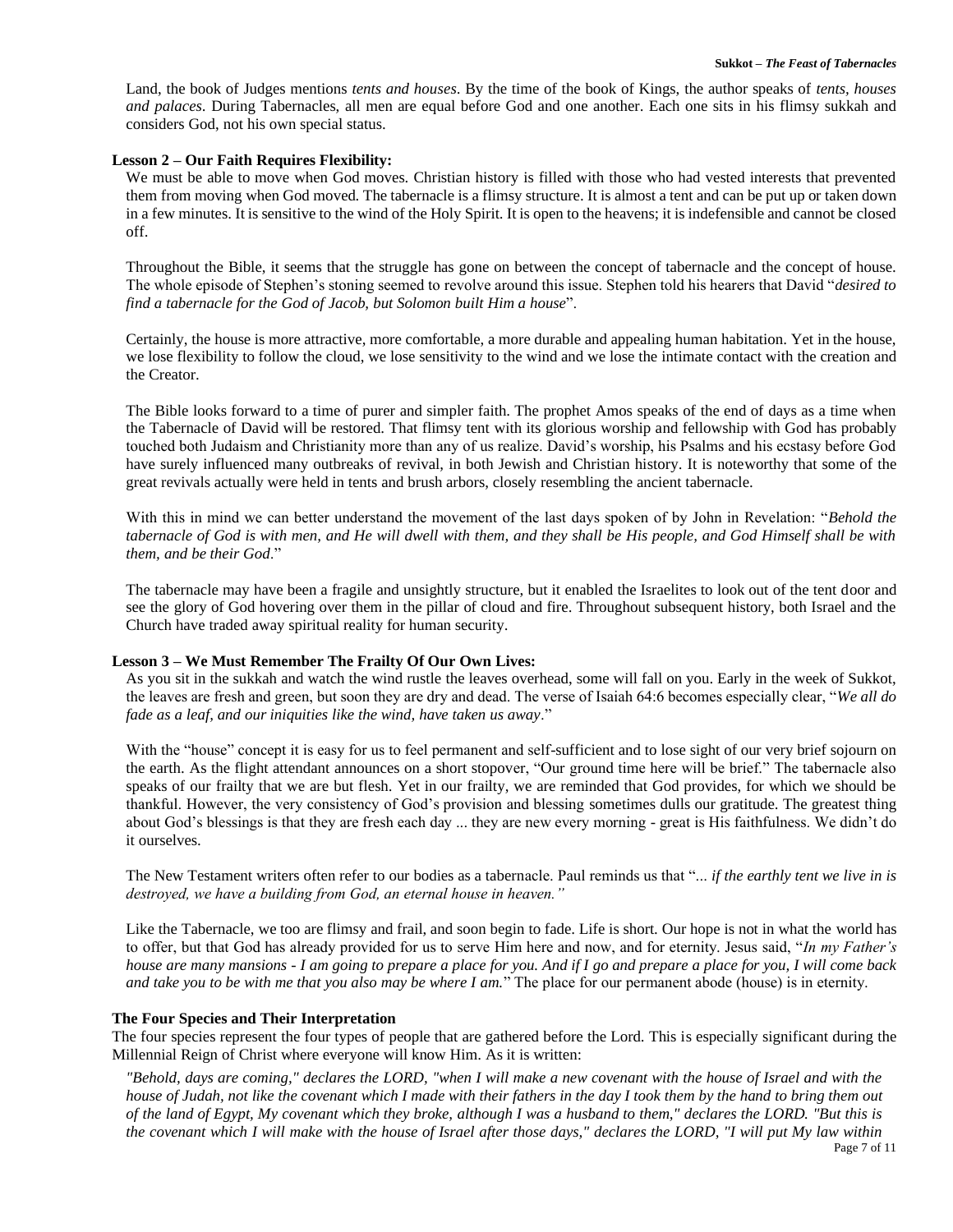*them and on their heart I will write it; and I will be their God, and they shall be My people. They will not teach again, each man his neighbor and each man his brother, saying, 'Know the LORD,' for they will all know Me, from the least of them to the greatest of them," declares the LORD, "for I will forgive their iniquity, and their sin I will remember no more."*  Jeremiah 31:31-34

- **Palm** Spiritually, we are not to be like the palm, as it can only bear fruit (deeds), but is not fragrant (spiritual blessing). These are people who live their lives by the letter of the law but have no love or compassion in administering it, for themselves or others.
- **Myrtle** We are not to be like the myrtle, as it only has fragrance, but can't bear fruit. These are people who are "so heavenly minded they are no earthly good." They may say spiritual things and may be very sweet people, but their lives don't produce any real lasting fruit.
- **Willows** We are not to be like the willow, as it can neither produce fruit nor fragrance. These are people who are blown around by every wind of doctrine and never know where they are spiritually. Therefore, they produce no lasting fruit.
- **Etrog** (citron) We are to be like the etrog as it produces both fruit and fragrance. These are God's steadfast believers who live a balanced life in wisdom before God and man.

Each day during the week the people take the lulav (four species) in their hands and make a circuit around the synagogue while reciting Psalm 118:25: *O LORD, do save, we beseech You; O LORD, we beseech You, do send prosperity!* In reality we see this pictured in the book of Revelation. *After these things I looked, and behold, a great multitude which no one could count, from every nation and all tribes and peoples and tongues, standing before the throne and before the Lamb, clothed in white robes, and palm branches were in their hands; and they cry out with a loud voice, saying, "Salvation to our God who sits on the throne, and to the Lamb."(Revelation 7:9-10)*

# **The Daily Water Drawing Service**

During the intermediate days of Sukkot, gatherings for music and dance take place. They commemorate the drawing of water for the water-libation on the Altar of Burnt offerings, which is unique to this feast. Originally, water taken from the Pool of Siloam was taken up the Jerusalem pilgrim road to the Temple where it was poured out with equal amounts of wine upon the altar. There are a couple of allusions that can be drawn from Scripture regarding this event. The first one pertains to a prophecy in Isaiah.

*Then you will say on that day, "I will give thanks to You, O LORD; for although You were angry with me, Your anger is turned away, and You comfort me. Behold, God is my salvation, I will trust and not be afraid; for the LORD GOD is my strength and song, and He has become my salvation." Therefore you will joyously draw water from the springs of salvation. And in that day you will say, "Give thanks to the LORD, call on His name. Make known His deeds among the peoples; make them remember that His name is exalted." Praise the LORD in song, for He has done excellent things; let this be known throughout the earth. Cry aloud and shout for joy, O inhabitant of Zion, for great in your midst is the Holy One of Israel.* Isaiah 12:1-6

Jesus spoke to the Samaritan woman at the well connecting water with salvation.

*Jesus answered and said to her, "Everyone who drinks of this water will thirst again; but whoever drinks of the water that I will give him shall never thirst; but the water that I will give him will become in him a well of water springing up to eternal life."* John 4:14-14

The second allusion pertains to the concept of true worship . . . both in Spirit and Truth. It can be thought of this way: The Spirit represents the Holy Spirit . . . the Truth represents the Word of God . . . both indwelling in a man thereby creating a pure form of worship. Jesus also commented to the Samaritan woman about this as well.

*Jesus said to her, "Woman, believe Me, an hour is coming when neither in this mountain nor in Jerusalem will you worship the Father. You worship what you do not know; we worship what we know, for salvation is from the Jews. But an hour is coming, and now is, when the true worshipers will worship the Father in spirit and truth; for such people the Father seeks to be His worshipers. God is spirit, and those who worship Him must worship in spirit and truth."* John 4:21-24

# **Hosanna Rabba – The Great Day of Salvation**

The seventh and last day of the **Feast of Tabernacles** is marked by a special synagogue service in which **seven** circuits are made by worshippers holding their four species reciting Psalm 118:25.<sup>4</sup> *O LORD, do save, we beseech You; O LORD, we* 

Page 8 of 11 <sup>4</sup> The context for Psalm 118:25 are the surrounding verses which gives this individual verse more strength and a fuller meaning. *The LORD is my strength and*  song, and He has become my salvation. The sound of joyful shouting and salvation is in the tents of the righteous; the right hand of the LORD does valiantly. The *right hand of the LORD is exalted; the right hand of the LORD does valiantly. I will not die, but live, and tell of the works of the LORD. The LORD has disciplined me severely, but He has not given me over to death. Open to me the gates of righteousness; I shall enter through them, I shall give thanks to the LORD. This is the*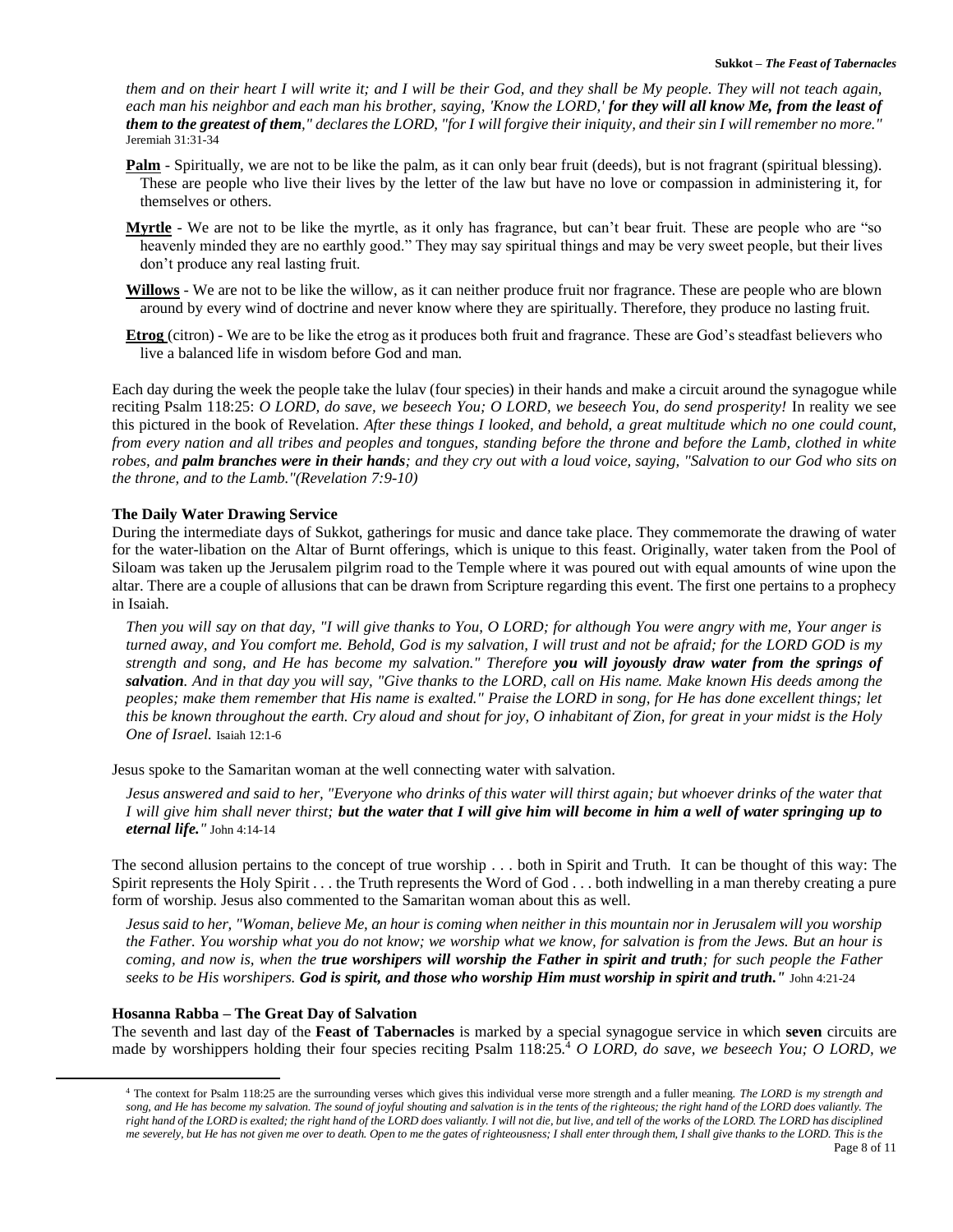*beseech You, do send prosperity!* It appears that the people of God are crying out to Him for salvation for the benefit of all and it corresponds to the time of the Great White Throne Judgment of God.

# **Hoshana Rabbah is the day on which the judgment that was sealed on Yom Kippur is "delivered."**

This is what Jesus said on **Hosanna Rabba** while He was ministering with His disciples. *Now on the last day, the great day of the feast, Jesus stood and cried out, saying, "If anyone is thirsty, let him come to Me and drink. He who believes in Me, as the Scripture said, 'From his innermost being will flow rivers of living water.'" But this He spoke of the Spirit, whom those who believed in Him were to receive; for the Spirit was not yet given, because Jesus was not yet glorified. (John 7:37-39)* 

Despite the appeal of Christ and the people of God, there will be those who do not accept His salvation. An example of those who might not, are the participants in the war of Gog and Magog. Immediately following the seven circuits of the synagogue the people beat their willow branches (no fruit – no fragrance) against the ground. This is emblematic of the destruction of people who do not accept the Lord's salvation.

# **The Message of The Feast – Dwelling with God**

*And I saw a new heaven and a new earth; for the first heaven and the first earth passed away, and there is no longer any sea. And I saw the holy city, New Jerusalem, coming down out of heaven from God, made ready as a bride adorned for her husband. And I heard a loud voice from the throne, saying, "Behold, the tabernacle of God is among men, and He shall dwell among them, and they shall be His people, and God Himself shall be among them, and He shall wipe away every tear from their eyes; and there shall no longer be any death; there shall no longer be any mourning, or crying, or pain; the first things have passed away." (Revelation 21:1-4)*

### **Shemini Atzeret – The Eighth Day**

The "eighth day" stands as an oddity in the "appointed times" of the Lord. It is **connected** to Tabernacles but technically not part of it because the "appointed time" of Tabernacles lasts for only seven days. However, the "eighth day" is a **Sabbath** day.

The mystery of the "eighth day" is this. The number eight represents a **new** beginning. In six days God created the heavens and the earth and on the seventh day God rested from all His work of creation. The number seven represents the completion of a cycle; therefore the number eight represents the beginning of a new cycle. Also when the number 8 is laid on its side  $(\infty)$  it becomes the symbol for **infinity** (eternal or without end).

While the feast of Tabernacles represents the future reign of Jesus Christ on earth for a 1000-year period,<sup>5</sup> the eighth day begins with the Great White Throne Judgment when heaven and earth pass away and ends with God creating a new heaven and earth.<sup>6</sup> Jesus spoke of this day. *"Heaven and earth will pass away, but My words will not pass away. But of that day and hour no one knows, not even the angels of heaven, nor the Son, but the Father alone." (Matthew 24:35-36)*

*Michael Gibson, Key2Changes.com*

# **The Word that Dwells Among Us on Simchat Torah (Joy of the Torah)**

*Synonymous with Shemini Atzert (The Eighth Day)*

*"Oh, how I love Your Torah; It is my meditation all the day. You through Your commandments, have made me wiser than my enemies . . . Your Word is a lamp to my feet and a light to my path."* Psalm 119:97–98, 105

**On this festive holiday of Simchat Torah (Joy of the Torah),** the Jewish People are displaying their gratitude to God for giving us **the great gift of His Word.**

The Jewish People have diligently preserved the Word of God for more than 3,000 years, and **Simchat Torah gives jubilant expression to the Jewish People's love of the Torah.**

If they only knew that **the Word** they so joyously celebrate is none other than the Messiah **Yeshua (Jesus)**.

*gate of the LORD; the righteous will enter through it. I shall give thanks to You, for You have answered me, and You have become my salvation. The stone which the builders rejected has become the chief corner stone. This is the LORD'S doing; it is marvelous in our eyes. This is the day which the LORD has made; let us rejoice and be glad in it. O LORD, do save, we beseech You; O LORD, we beseech You, do send prosperity! Blessed is the one who comes in the name of the LORD; we have blessed you from the house of the LORD. The LORD is God, and He has given us light; bind the festival sacrifice with cords to the horns of the altar. You are my God, and I give thanks to You; You are my God, I extol You. Give thanks to the LORD, for He is good; for His lovingkindness is everlasting. (Psalm 118:14-29)*

<sup>&</sup>lt;sup>5</sup> The millennial reign of Christ on earth is the  $7<sup>th</sup>$  1000-year day from Adam.

<sup>6</sup> Revelation 20:11- 21:1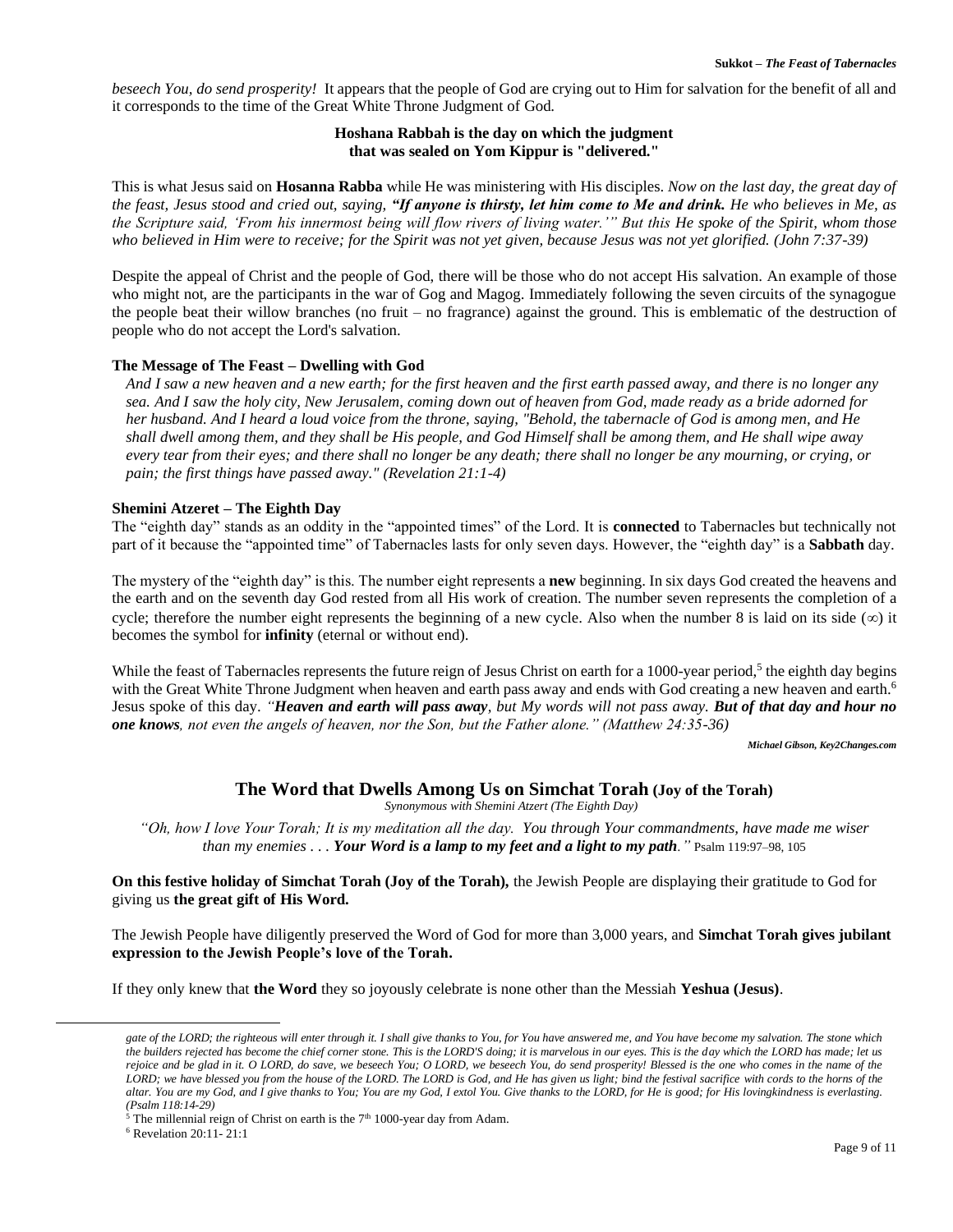"In the beginning was **the Word**, and **the Word** was with God, and **the Word** was God. ... and **the Word** became flesh and made His dwelling among us." *John 1:1, 14*

As the Jewish People diligently study the Scriptures in the Torah as well as the prophets and other writings, trying to fulfill His teachings on their own, **they miss the very essence of God's Word that they so desperately seek to learn and obey.**

Yeshua said, *"You study the Scriptures diligently because you think that in them you have eternal life. These are the very Scriptures that testify about me."* John 5:39

Throughout the Tanakh (Old Testament), the Jewish people read that **the Word** of God in the Torah (first five books of Moses) is everything they need to live a righteous and long life. As it is written:

### **The Torah (the Word) is the Way**

*"Teach them the statutes and the laws [torah], and make known to them the way in which they are to walk and the work they are to do."* Exodus 18:20; see also Psalm 119:1

#### **The Torah (the Word) is Truth**

*"Your righteousness is everlasting and your law [torah] is true*." Psalm 119:142

# **The Torah (the Word) is Life**

*"The teaching [torah] of the wise is a fountain of life, turning a person from the snares of death."* Proverbs 13:14; see also Deuteronomy 32:47

#### **The Torah is Yeshua!**

*"I am the Way and the Truth and the Life. No one comes to the Father except through Me."* John 14:6

# **In fact, whenever Yeshua refers to Himself as "I" we could replace it with "Torah" because they are one, just as Father God and Yeshua are one.**

#### *"I [Torah] and the Father are one."* John 10:30

Besides rejoicing, another central theme to this special day is **the completion of the annual cycle of weekly Torah readings.**

Today in Israel, the last portion of Deuteronomy 34 will be read.

But as soon as we end the cycle, we begin anew, and a portion from the first chapter of Genesis is read immediately afterward. This serves to remind us that our study of the Torah never ends.

### **Torah Points in the Right Direction**

**What is Torah?** This Hebrew word Torah is often translated in English Bibles as "Law;" however, this is a rather poor translation.

The word **torah** comes from the roots **yarah**, which means to shoot, aim, or point to, and **morah**, meaning teacher.

### *Torah = "A Walk with your Teacher"*

**Therefore, the Torah is God's instruction to His people.** These instructions teach us how to live on this earth and point us to eternal life through Yeshua, who as the Word in flesh, perfectly embodied God's teachings.

The Torah contains all the wisdom and instruction we need to live healthy, happy, successful, prosperous lives.

*Be strong and very courageous. Be careful to obey all the instructions [Torah] Moses gave you. Do not deviate from them, turning either to the right or to the left. Then you will be successful in everything you do.*

*Study this Book of Instruction [Sefer haTorah] continually. Meditate on it day and night so you will be sure to obey everything written in it. Only then will you prosper and succeed in all you do.* Joshua 1:7-8